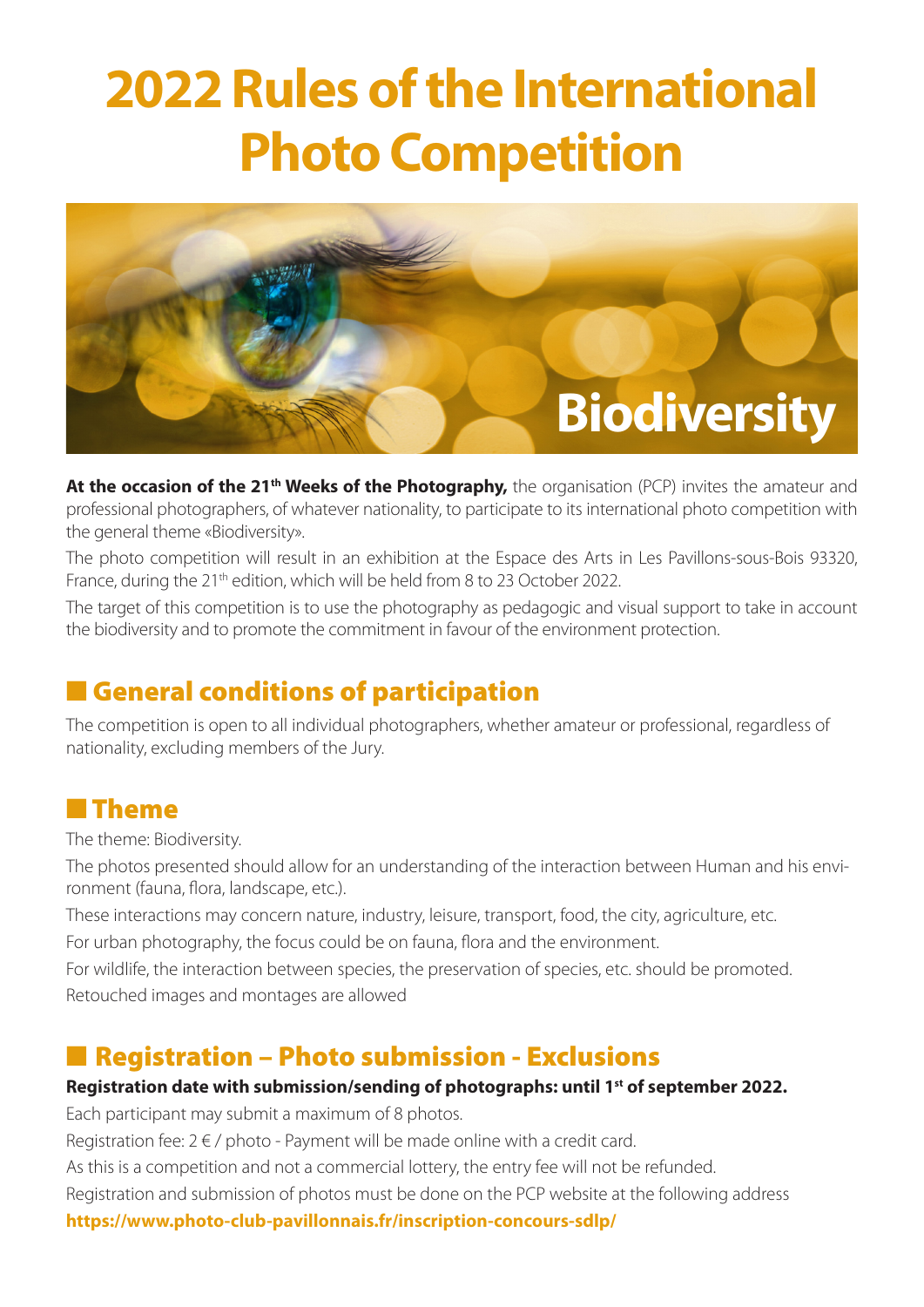The author may not submit a work that has already been awarded or selected in a previous edition.

Authors under 18 years of age on the day of entry must obtain prior authorisation from a parent or guardian to participate to the competition and the exhibition and accept these rules. This must be sent to the following address: **contact@photo-club-pavillonnais.fr**

#### **Requested files :**

The photos submitted (colour or/and black and white) must be :

In JPEG/JPG format > Without margins, watermarks or signatures > In a 3:2 ratio.

File size : between 4500 & 6500 pixels on the largest side. 10MB maximum.

Will be excluded of the competition the pictures if :

- Don't respect the above conditions.
- If off topic.

• The organisers reserve the right to exclude submitted pictures if they feel they do not meet the ethical of the competition. The decision of the jury is inappellable.

# ■ Authorization - Copyright

By entering, the photographer declares being the author of the submitted images and fully agrees to the competition rules.

The author of a selected or winning photo grants the PCP the right to reproduce and to publish his photo in the context of the competition/exhibition and in a portfolio published by the PCP. He/she also authorises the use of his/her image in exhibitions outside the Weeks of the Photography, the promotion of the competition and/or the event on the web, in the press, in publications produced by the PCP and in the media. The photos will be accompanied by the name of the author.

Registration for the competition implies acceptance of these rules.

Failure to comply with the rules will result in the cancellation of the entry.

# **n** Selection criteria & results

The jury will evaluate the artistic quality and the link with the proposed theme. Mainly points taken into account : framing, quality, originality of the shooting, management of the light but also the « charactere » of the picture. The results will be published on the PCP website.

#### **https://www.photo-club-pavillonnais.fr/semaines-la-photo-pavillons-sous-bois**

The authors of the awarded pictures will be informed before the publishing on the website.

## **N** Awards

The Jury will give 4 awards.

**1st prize: 1 photo safari - 8 days - in Kenya for 1 person\***

2<sup>nd</sup> prize: 200€ voucher for photo prints

**3<sup>rd</sup> prize:** 150€ voucher for photo prints

**Junior award (-18 years) :** 100€ voucher for photo prints + photo books

*\* Conditions and organization of the safari are directly managed by our partner Melting Pot Safaris.*

*Corresponds to the Simba safari (Masai-Mara special) in the bush camp, under the usual Melting Pot Safaris conditions: from Nairobi to Nairobi, excluding international flights, visas and drinks, on a basis of four people in the 4X4 vehicle + driver/guide.*

*The departure date of the winning trip must be chosen in consultation with the organisers and will depend on the availability of departures. Under no circumstances will the winner be able to impose precise dates.*

*In any event, the departure date must be chosen within one year of the announcement of the result and the safari completed no later than two years after that date.*

*The prize cannot under any circumstances be converted into monetary compensation.*